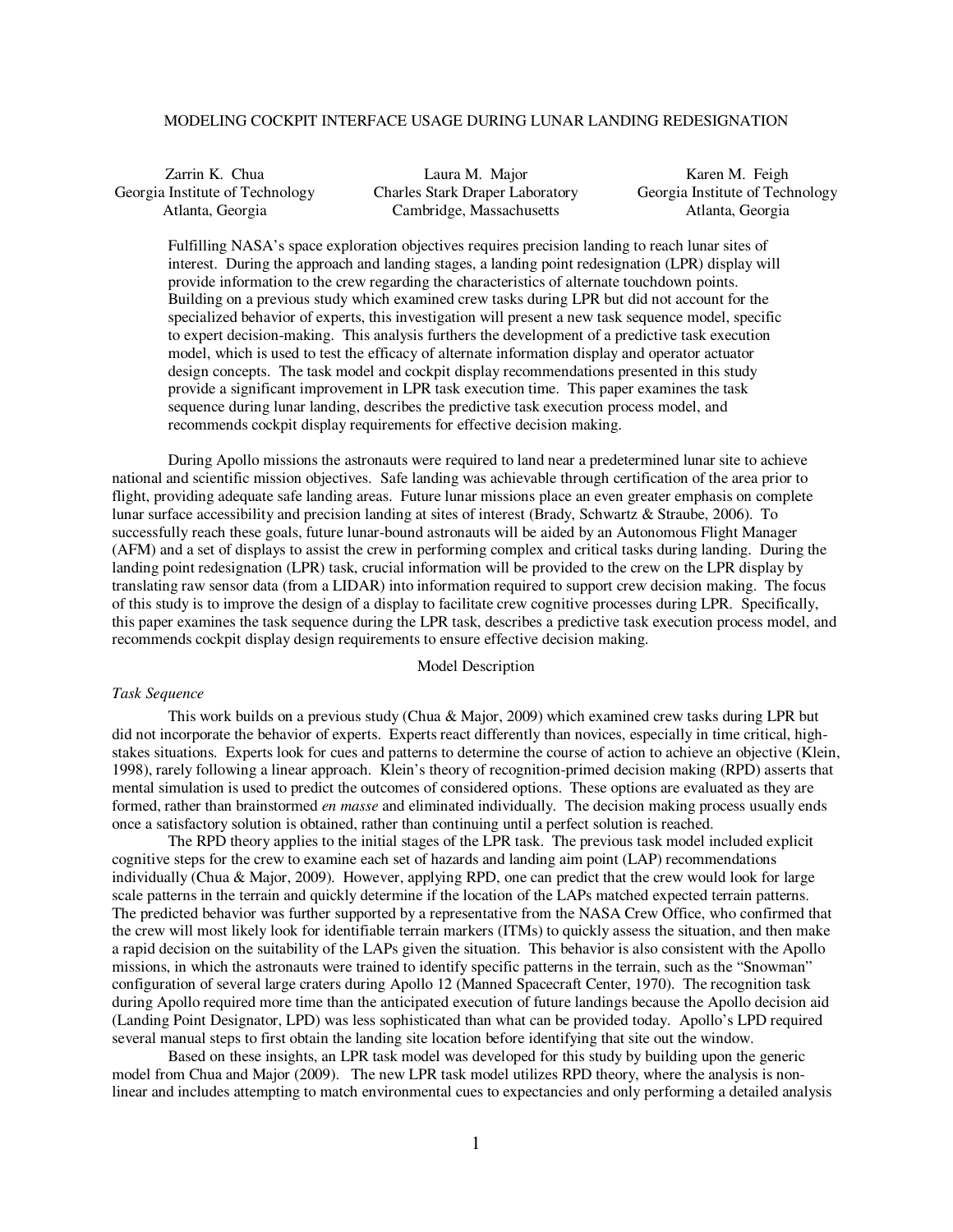if the cues are different, in orientation and in form, than what is expected. This task sequence is illustrated in Figure 1, with the RPD loop highlighted in green.



*Figure 1.* Landing point redesignation task sequence. The dark boxes are within the scope of this investigation.

Two major modifications were made to the LPR task sequence model described by Chua and Major (2009). First, a subtask is added prior to the initial evaluation of the LAPs. The previous model neglected the steps required to develop an overall understanding of the landing site and assumed that these steps would be completed prior to the LIDAR scan. This modification, based on the first phase of RPD theory, provides an estimate of the subtasks required to initially evaluate the landing site, especially in the event of unexpected terrain. Second, the detailed evaluation of the LAPs is revised to account for expert behavior. The previous model assumed astronauts would potentially evaluate every combination of alternative LAPs (based on the capabilities of the display design). While this calculation is acceptable for computing maximum times of expected task completion, RPD and the input provided by a Crew Office representative, are used to refine this assumption and enable more accurate time estimates. This modification places a limitation on the number of landing sites presented.

Once presented with the processed LIDAR data and the AFM information (hazard areas, LAP recommendations), the crew first performs a high level evaluation of the cues (terrain patterns and LAP recommendations), to determine whether the situation is what they expect or not. If the situation does not match their expectations, the crew will then further evaluate the terrain. If the scenario is nominal, the crew will typically proceed to evaluate the LAP options. Each of these distinct tasks (marked by dark boxes in Figure 1) is decomposed into smaller primitive tasks, using the KLM-GOMS (Card, Moran, and Newell, 1983; Olsen and Olsen, 1990). In addition to the tasks decomposed by the original model, the new model includes the new task of terrain pattern recognition, the location of LAPs, and a specific operator actuator for communicating objective changes to the AFM.

### *Predictive Task Execution Time Model*

The predictive task execution process model provides an estimation of time to complete the LPR task based on the astronaut strategy and the mission scenario. This model is essentially a summation of the primitive operators associated with the LPR task sequence, as determined using the decomposition scheme described by Card, Moran, and Newell (1983) in the KLM-GOMS theory. This model also uses the secondary primitive operators in the Chua and Major (2008) study, as first presented by Olsen and Olsen in 1990. These primitive operators are based on the interactions of the operator with the LPR display as described in the previous section. This model is described the relationship presented in Equation 1:

$$
f(\alpha, \varepsilon, \Pi, n, H) = 2.4\varepsilon + 4.8\alpha + 2.02n + \frac{6.01 + 17(H+11+3)}{\varepsilon} + 5.72
$$
 (1)

where  $\alpha$  is the number of LAPs evaluated in detail (including the baseline point);  $\varepsilon$  is the training parameter, where  $\varepsilon$ is 0 if the training is correct, 1 if the astronauts are unprepared for the actual terrain;  $\Pi$  is the number of points of interest (POI); *n* is the number of objective changes; and *H* is the number of ITMs. A distinction must be made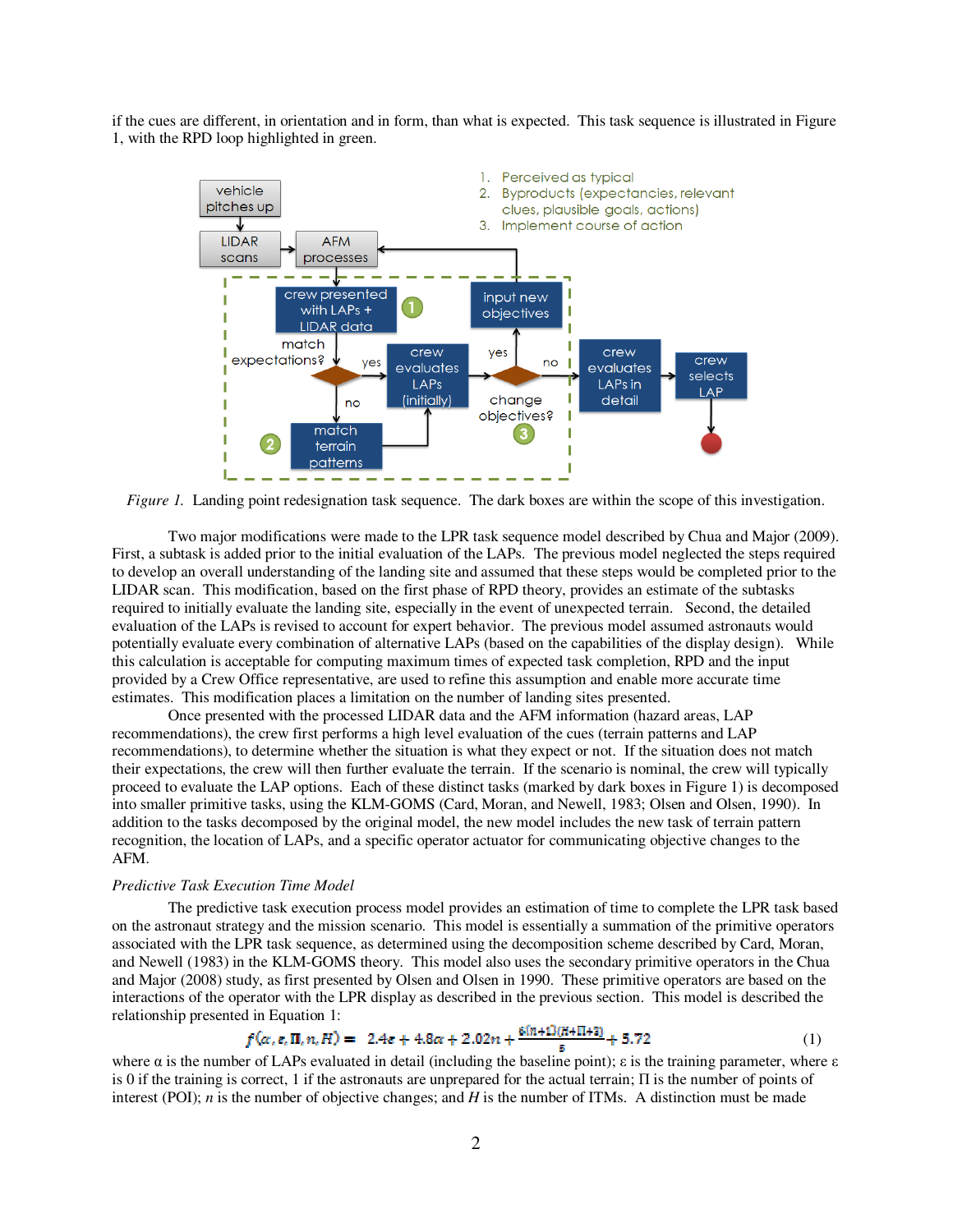regarding hazards and ITMs. An ITM is a group of hazards that create such a shape or pattern that an astronaut regards this group as a single entity, rather than individual craters or rocks. While this formulation is capable of calculating most feasible lunar scenarios, equation 1 comes with restrictions. Input parameters such as the number of LAPs evaluated in detail and the number of objective changes is difficult to model, as they are dependent on the scenario and operator strategy. This model is better used to determine the range of potential task execution time. To generate this range of task times, the Crew Office is consulted regarding the most feasible astronaut behavior. The following three scenarios are utilized:

- 1. *Minimum*: Best case scenario. Expectations are matched (the lunar terrain maps used during training correctly prepared the astronauts for what they actually see); no change in objectives, and only one alternative LAP is evaluated in detail.  $(\alpha = 2, \varepsilon = 0, n = 0)$
- 2. *Maximum*. Worst case scenario. Expectations are not matched (astronauts look for the ITM), objectives are changed twice, and all LAPs are evaluated in detail.  $(\alpha = 4, \epsilon = 1, n = 2)$
- 3. *Nominal*. Expectations are matched, objectives are changed once, and only two other LAPs are evaluated in detail.  $(\alpha = 3, \varepsilon = 0, n = 1)$

Equation 1 can then be computed over a range of points of interest and hazards to better understand the task execution time over a variety of scenarios.

# *Landing Point Redesignation Display Design Recommendations*

A significant challenge of LPR is the balance between crew control and inherent time constraints. The crew must be given a means to refine the desired characteristics of a LAP, but too many options can overwhelm the crew and greatly increase mental workload (Smith, McCoy & Layton, 1997). Conversely, automating the decision of a final LAP is faster, but eliminates the crew's human advantages of adaptability and creativity (Wiener & Curry, 1980). The LPR display must seamlessly integrate the static inputs of the AFM (*a priori* mission estimations, etc.), the dynamic LIDAR data and dynamic goals of the crew (based on real-time data). The quality of this integration includes the presentation of AFM information to the crew, and correspondingly, the ability of the crew to communicate goals and intent to the AFM. Unfortunately, poor designs in either can result in bottlenecks, or localized increases in crew workload. Previously, two major bottlenecks were identified using the generic LPR task sequence model. These bottlenecks pertain to factors just presented - operator actuator design (to signal an objective change intent) and presentation of decision-making information to enable detailed evaluation and selection of a final LAP from several choices.

To mitigate the first bottleneck of communicating the intent to change objectives, several operator actuator designs are considered in this research. The previous design, a combination of three slider bars and two buttons (Forest, Cohanim, & Brady, 2008), granted maximum control by allowing the crew to manually set hazard tolerances and the weighting distribution between safety, fuel efficiency, and nearness to the Point of Interest (POI). However, this operator actuator design leads to the possibility of the crew extending more effort than necessary in calibrating the tolerances and weights during the landing. Two other designs are considered: a safety buffer dial and "hot keys", a series of buttons with predefined options regarding tolerances and weighting distribution.

The safety buffer dial changes only the safety tolerance remaining a safe distance from the hazards while also as close as possible to the POI. Turning the dial in one direction would communicate a desire to increase the safety tolerance, thus leading to safer LAPs (farther from hazards, defined as areas beyond a slope and roughness tolerance). Turning in the other direction would decrease the safety tolerance, potentially presenting LAPs closer to the POI. If the dial is designed to provide some static unit/radian and a representation of feedback, the operator could sufficiently fine tune to a specific tolerance. The safety buffer dial is modeled using the KLM-GOMS methodology as a "pointing mouse" primitive operator. While the safety buffer dial is simple to use, this operator actuator is limited in dimension – the specific slope and roughness tolerances and fuel efficiency are neglected. In addition, the specific weight distribution between the top three driving objectives (safety, fuel efficiency, nearness to POI) cannot be determined. Conversely, the hot key concept provides more dimensionality than the dial, but at the cost of tolerance and weight precision.

The hot key concept presents several distinct options to the crew. Each hot key represents a fixed set of tolerances on safety and fuel efficiency and a weight distribution between safety, fuel efficiency, and nearness to POI. The exact tolerances and weight distributions can be tuned based on the mission and crew preferences. The AFM would return alternate sites based on the objective function encoded for each hot key. During the LPR task the crew can toggle between the hot keys. A set of five hot keys are included in this study and are described in Table 1. The hot keys are modeled as a push button.

# Table 1. *Hot keys used in the LPR task and their definitions.*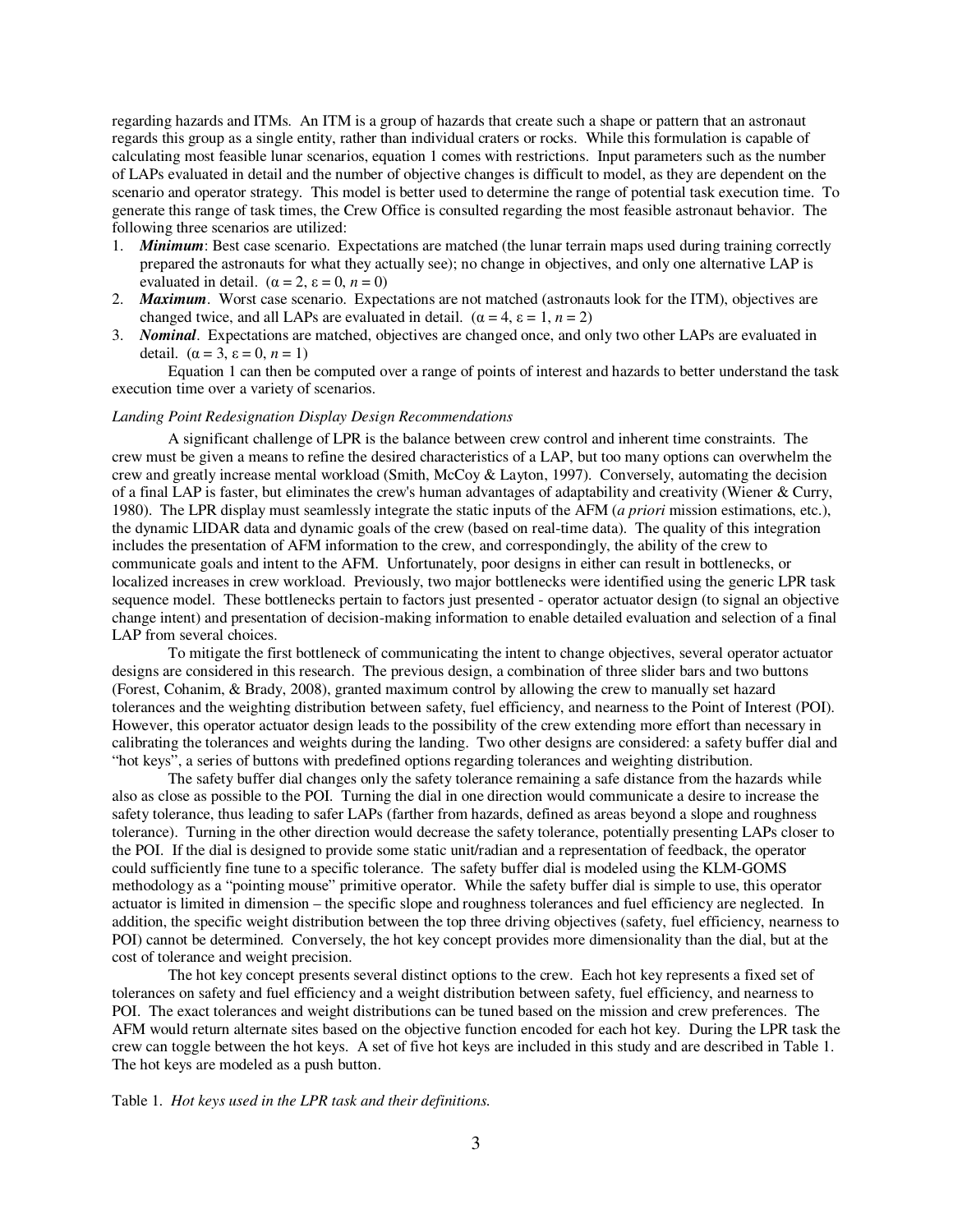| Hot Key    | Definition                                                                                                                                                                                                                                                                                                                                                                                                                                         |
|------------|----------------------------------------------------------------------------------------------------------------------------------------------------------------------------------------------------------------------------------------------------------------------------------------------------------------------------------------------------------------------------------------------------------------------------------------------------|
| Safety     | The safest landing sites (farthest from hazards, conservative tolerances on slope and roughness). Fuel                                                                                                                                                                                                                                                                                                                                             |
|            | efficiency and nearness to POI are held equal. Example of weight distribution (on a 100 point scale):<br>$90/5/5$ or $80/10/10$                                                                                                                                                                                                                                                                                                                    |
| Fuel       | Most fuel efficient sites (typically center and forward, aft of the LIDAR scanned landing area). Safety<br>and nearness to POI are held equal. Example of weight distribution: 5/90/5, 10/80/10                                                                                                                                                                                                                                                    |
| <b>POI</b> | Nearest to POI. This objective could be interpreted in different ways, if there are multiple POIs<br>presented: the AFM could find aim points nearest to all POIs, or the AFM could find the closest aim<br>points to at least one POI. This research assumes the later interpretation. Tolerances on slope and<br>roughness are less stringent and safety and fuel efficiency are held equal. Example of weight<br>distribution: 5/5/90, 10/10/80 |
| Balanced   | Equal, or balanced weight distribution between safety, fuel efficiency, and nearness to POI. Weight<br>distribution: $33/33/33$                                                                                                                                                                                                                                                                                                                    |
| A Priori   | This distribution is based on mission planning projections of the objectives deemed to be most critical<br>during LPR. This distribution does not include any real-time data. The baseline aim point is based on<br>this weight distribution. Examples of weight distribution: $10/25/65$ , $31/43/26$ , etc.                                                                                                                                      |

Of the three operator actuator designs investigated, the hot keys concept is considered the best due to robustness of input (both hazard tolerances and objective weights are communicated to the AFM) and speed of use (one button push). When modeled in usage with the LPR task execution model presented by Chua and Major (2009), the hot keys demonstrated a clear advantage in operator execution time (0.82 seconds vs. 2.35 seconds using the dial) while offering great breadth in objective function selection. Although precision and authority are generally viewed as favorable, especially in manned spaceflight, allowing astronauts to set the tolerance and weight distribution in mid-flight adds complexity to the task. This complexity deepens if the input-feedback loop is not immediate. Therefore, the preprogrammed tolerances and weights of the hot keys reduce operator workload by limiting the options to the crew, while providing adequate authority to the crew.

The hot keys are particularly effective when used in tandem with the new proposed method to rectify the second bottleneck of multiple LAP evaluation. The previous presentation in LPR information limits the crew to a cross-examination of three LAPs (nominal and two alternatives) and the terrain information of each LAP. This limitation increases visibility, as the display becomes difficult to comprehend if all information is presented. Thus, the crew must routinely select, evaluate, and reselect which LAPs to closely examine. To facilitate this evaluation process, the new display presents all of the detailed terrain information of four LAPs (nominal and three alternatives) concurrently, with each hot key selection. However, utilizing the same information presentation as that suggested by Forest, Cohanim and Brady (2008) may not leave all of the information apparent and readily accessible to the astronauts.

To mitigate this problem of information presentation, especially with regards to representation and location on the display, the LPR display is simplified and reorganized to maximize the amount of information seen within a person's field of view. This philosophy manifests in the form of simple symbols, narrowing the amount of data processed by the astronaut, and grouping necessary information in centralized locations. The astronaut can focus more on the degree of quality, rather than determining whether a LAP is within the acceptable envelope. The following symbols are applied to the vehicle state and LAP terrain characteristics.

- 1. *Information superimposed on map of landing area*. The necessary information for LPR is located on one display, with vehicle state and terrain data overlaid on the synthesized map of the LIDAR data. This arrangement allows the astronaut to efficiently focus attention on one main location, minimizing eye movement (Wickens & Carswell, 1995).
- 2. *Fuel contour*. The Crew Office reported a fuel contour as critical information to execute the LPR task. This display utilizes a green ellipse superimposed on the photo of the landing area to divide the map into reachable and non-reachable fractions. All alternative landing sites are located within this ellipse. This ellipse also represents the relative fuel cost for each landing site. Landing aim points located closer to the center and along the major axis of this ellipse required less fuel than aim points located on the on the fringe and minor axis.
- 3. *Vehicle Footprint Dispersion Error (VFDE).* The VFDE is represented by a dashed purple circle proportional to the area encapsulated on the map. The diameter of the vehicle footprint plus errors is listed in a box in the lower half of this purple circle.
- 4. *Vehicle cross-sectional area*. The vehicle cross-sectional area is represented by a green circle located in the center of the VFDE circle. The size of this cross-section is equivalent to the area on the map. Superimposing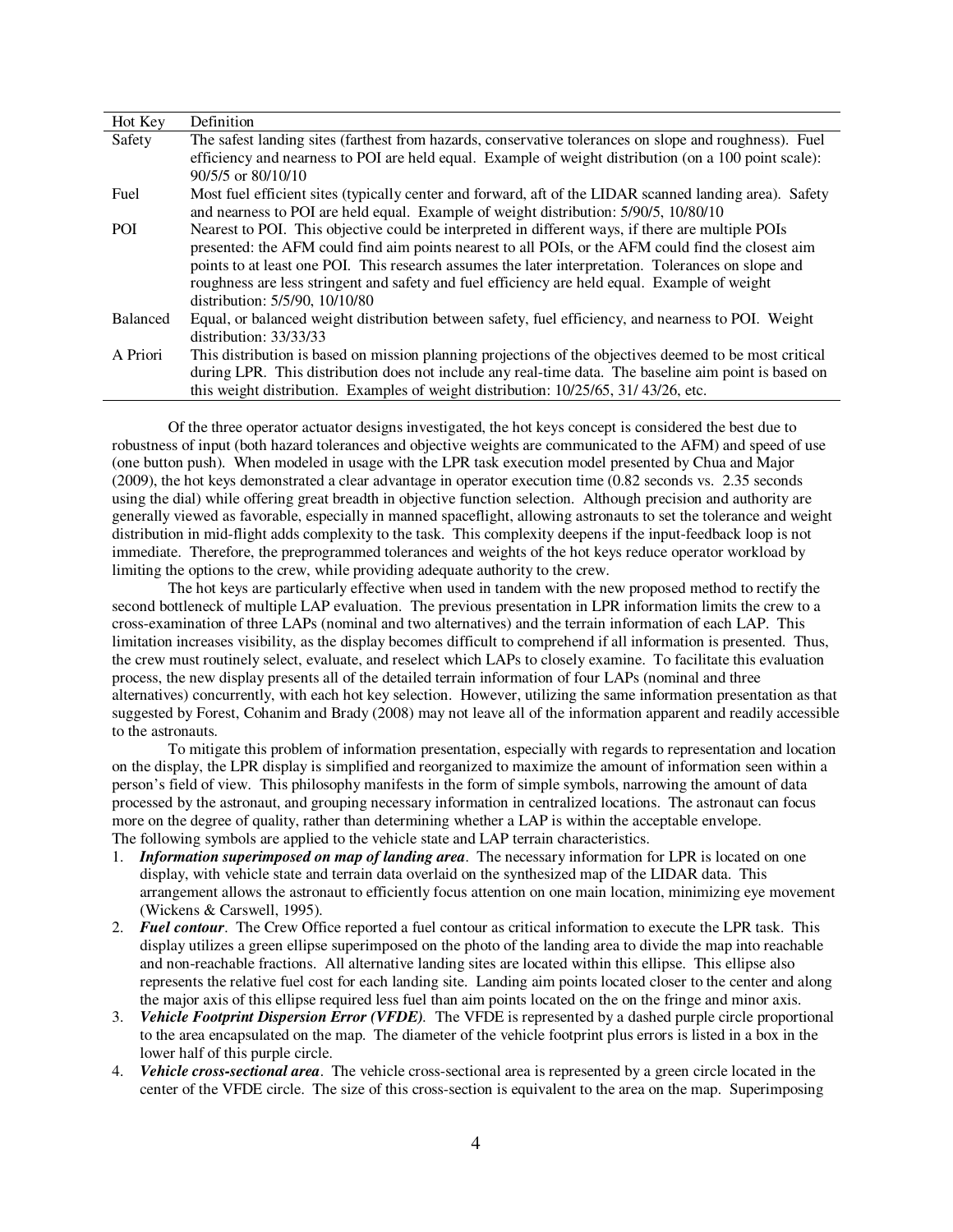this information on the landing map also allows the operator to quickly determine the relative distance from hazards and the POIs.

- 5. *Terrain characteristics*. The terrain characteristics of each LAP are represented directly on the map. A modification of the four axis LAP information representation developed by Needham in 2008 is used for this study. Two of the four axes, slope and roughness margins, are utilized. The hazard and fuel margin axes are represented by other symbols. The slope and roughness margin information is displayed in the same manner prescribed by Needham (2009). Three marks along the axes are used to represent dangerous terrain characteristic (defined as, at the threshold), tolerable, and desired (far from the threshold). The arrows are desired to be as long as possible, hence representing a safe LAP.
- 6. *Points of interest.* The points of interest are represented in blue and proportional to the size of this area. Circles and other geometric shapes can be used to represent lunar assets, or scientific spots of interest. The final form of this display is illustrated in Figure 2. In this figure, the crater has been highlighted as the lone hazard. The nearest to POI hot key (labeled POI) has been selected, and the three alternative LAPs are shown. In accordance with the LPR algorithm formulated by Forest, Cohanim, and Brady (2008), the alternative LAPs are unique points and represent local optimums. Once the operator has chosen a final landing site, he can communicate this choice by pressing the identically labeled button in the lower left corner and immediately pressing the ARM button afterwards. At the conclusion of this action, the LPR task is formally finished.



*Figure 2.* Landing point redesignation display.

# Modeling Results and Discussion

 The predictive task execution time model is applied to the full design space of potential lunar landing scenarios. These landing scenarios are defined by the number of hazards and points of interest defined in the previous section. The range of execution times across these scenarios is illustrated in Figure 3. The new LPR display design presented in this paper significantly expedites the LPR task. The recommendations, particularly with respect to LAP evaluation, dramatically reduce the time to perform the task by about 50% from the previous display. For the most feasible scenario, one POI, the LPR task is expected to conclude in approximately 31-36 seconds over the range of ITMs. The small variance with respect to the number of hazards is quite promising – denoting a near decoupling of task execution and terrain features. However, this analysis assumes a discrete number of hazards and does not examine hazard coverage of the landing area, or shape of the hazards.

The results from the predicted task execution time model are promising in the field of LPR display design. However, the models developed in this research are based on several key assumptions. The model assumes perfect human behavior. The operators used by the astronauts are completed the same time or less than those prescribed by Card, Moran, and Newell (1983) and by Olsen and Olsen (1990). This model also assumes the LPR algorithm is capable of presenting three alternative LAPs with every objective change. Finding three unique alternative LAPs may not be possible in extreme terrain conditions, and thus, the astronaut may make a quicker decision based on fewer points to consider. Lastly, this model assumes this is the first instance of LPR and first presentation of